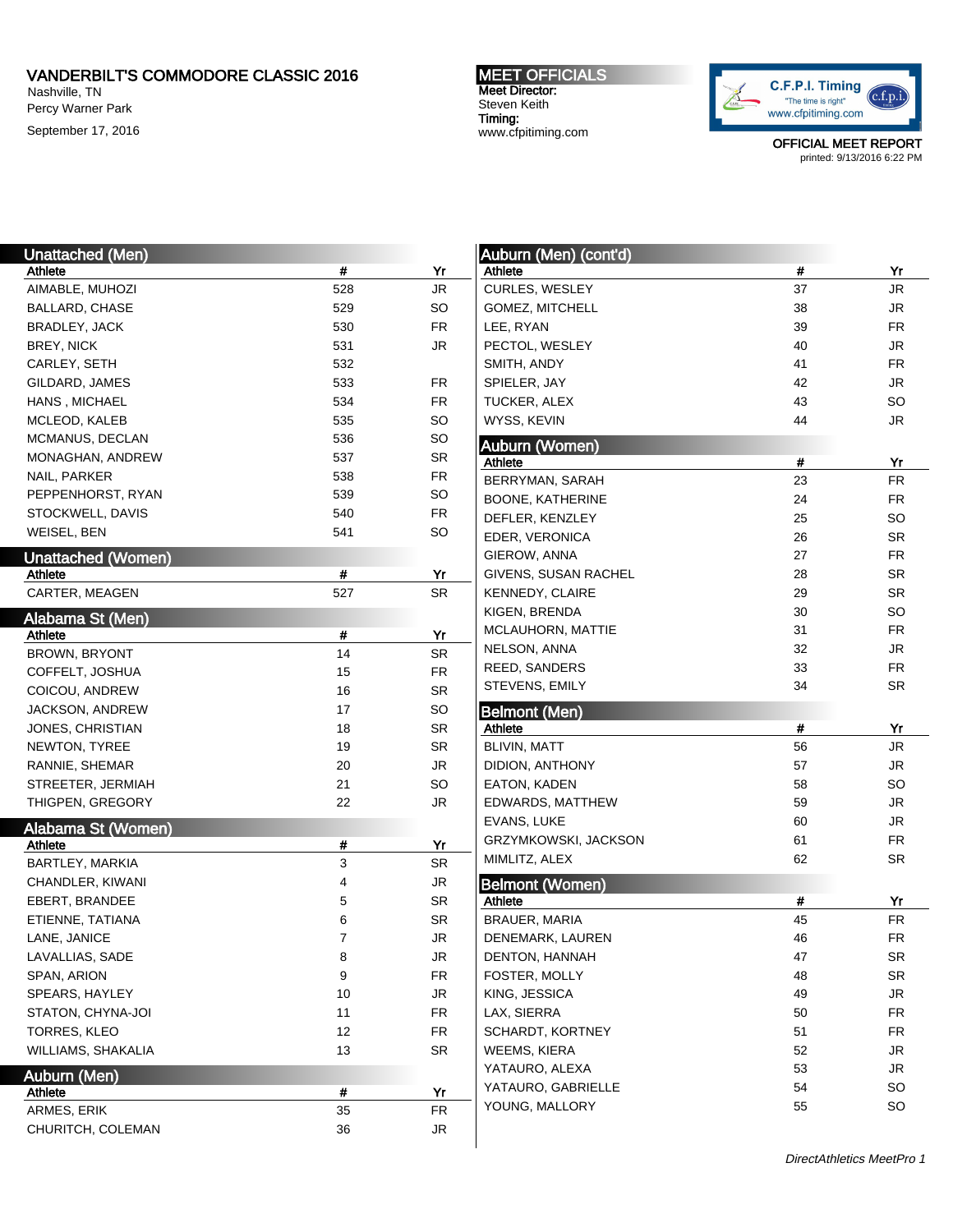Nashville, TN Percy Warner Park

September 17, 2016

MEET OFFICIALS Meet Director: Steven Keith Timing: www.cfpitiming.com



| <b>Butler (Men)</b>                |     |           |
|------------------------------------|-----|-----------|
| Athlete                            | #   | Yr        |
| CAREY, MICHAEL                     | 75  | SO        |
| COLLIER, JONATHAN                  | 76  | JR        |
| JOHNSON, BOBBY                     | 77  | JR        |
| JOHNSON, EVAN                      | 78  | <b>FR</b> |
| LEVERENZ, JOHNNY                   | 79  | SO        |
| LUMBAR, MATT                       | 80  | JR        |
| MAKEPEACE, EUAN                    | 81  | <b>FR</b> |
| O'BRIEN, CHRIS                     | 82  | SO        |
| PRIDDEY, JACOB                     | 83  | SO        |
| THOMAS, BILLY                      | 84  | JR        |
| <b>Butler (Women)</b>              |     |           |
| Athlete                            | #   | Yr        |
| ANDERSON, OLIVIA                   | 63  | SR        |
| <b>BUTKUS, GRACE</b>               | 64  | SO        |
| JOHNSON, KRISTEN                   | 65  | FR        |
| JOHNSON, LAUREN                    | 66  | FR        |
|                                    | 67  | FR        |
| KURATH, HANNAH                     |     | FR        |
| MCCABE, CLARE                      | 68  |           |
| <b>SCHROCK, JENNIFER</b>           | 69  | SR        |
| STARK, KARA                        | 70  | FR        |
| THESTRUP, JOSEPHINE                | 71  | FR        |
| TURNER, KATHERINE                  | 72  | SR        |
| WEATHERFORD, COLLEEN               | 73  | SR        |
|                                    |     |           |
| <b>WESTERHOFF, MADDIE</b>          | 74  | JR        |
| <b>Creighton (Men)</b>             |     |           |
| Athlete                            | #   | Yr        |
| DEJONG, SPENCER                    | 96  | SO        |
| FEDEL, NATE                        | 97  | FR        |
| HOWARD, CHASE                      | 98  | FR        |
| KLEIN, ERIC                        | 99  | SR        |
| LANDRETH, JAKE                     | 100 | SO        |
| MEDD, TY                           | 101 | SO        |
| MONKEMEYER, NICHOLAS               | 102 | FR        |
| O'BRYAN, JOE                       | 103 | FR        |
| OHNSTAD, JACOB                     | 104 | JR        |
| REINSCHMIDT, PAT                   | 105 | SR        |
| SMITH, ZACH                        | 106 | FR        |
| WEHRLE, MAXWELL                    | 107 | FR        |
|                                    |     |           |
| Creighton (Women)<br>Athlete       | #   | Yr        |
| ALTMAIER, ALEXIS                   | 85  | SO        |
| <b>BRANDS, MICHAELA</b>            | 86  | FR        |
| FYE, HALEY                         | 87  | FR        |
|                                    | 88  | JR        |
| GLANN, ASHLYN<br>KAMMERER, ADRIANA | 89  | SO        |

| Creighton (Women) (cont'd)                   |     |                        |
|----------------------------------------------|-----|------------------------|
| Athlete                                      | #   | Yr                     |
| MARTIN, EMILY                                | 90  | SO                     |
| MILLER, VANESSA                              | 91  | SR                     |
| MIMMACK, GRACE                               | 92  | JR                     |
| OGG, LAUREN                                  | 93  | SO                     |
| PAULE, MEGAN                                 | 94  | SO                     |
| SHIGEMASA, MAILE                             | 95  | JR                     |
| Davidson (Men)                               |     |                        |
| Athlete                                      | #   | Yr                     |
| AUTRY, BAILEY                                | 120 | FR                     |
| <b>BREWSTER, WILL</b>                        | 121 | SR                     |
| CARMACK, DYLAN                               | 122 | SO                     |
| HAZAN, ALEX                                  | 123 | <b>FR</b>              |
| JONES, WILL                                  | 124 | SO                     |
| RITCHIE, RAMSAY                              | 125 | JR                     |
| SCHROEDER, MICHAEL                           | 126 | JR                     |
| THOMAS, SAM                                  | 127 | FR                     |
|                                              |     |                        |
| Davidson (Women)<br>Athlete                  | #   | Yr                     |
| <b>BATES, HAYDEN</b>                         | 108 | SR                     |
| BUSER, ANNA                                  | 109 | JR                     |
| CATE, SUSANNAH                               | 110 | FR                     |
| CHEESEMAN, ALLISON                           | 111 | JR                     |
| MACTURK, KATIE                               | 112 | <b>FR</b>              |
| MCKAY, RACHEL                                | 113 | SR                     |
| MCKINNEY, PAIGE                              | 114 | <b>FR</b>              |
| MILLS, SOPHIA                                | 115 | SO                     |
|                                              | 116 | JR                     |
| PONTHIER, SIERRA                             |     | JR                     |
| SEARS, SARAH                                 | 117 |                        |
| SHEFFIELD, LAUREL<br><b>TURNER, CAROLINE</b> | 118 | <b>JR</b><br><b>SR</b> |
|                                              | 119 |                        |
| E. Kentucky (Women)                          |     |                        |
| Athlete                                      | #   | Yr                     |
| BOSCHAN, LUISA                               | 128 | JR                     |
| CHERUIYOT, GLADYS                            | 129 | SO                     |
| <b>GRAMS, MEGGAN</b>                         | 130 | SO                     |
| GRASBERGER, KATHERINE                        | 131 | JR                     |
| IMER, CHARLOTTE                              | 132 | <b>JR</b>              |
| KIBORUS, LILIAN                              | 133 | <b>FR</b>              |
| OSSEGE, LAUREN                               | 134 | FR                     |
| SCOTT, CIARA                                 | 135 | JR                     |
| TUM, ANN                                     | 136 | SR                     |
| YOST, HALEY                                  | 137 | JR                     |
| ZEITZ, MADISON                               | 138 | SR                     |
|                                              |     |                        |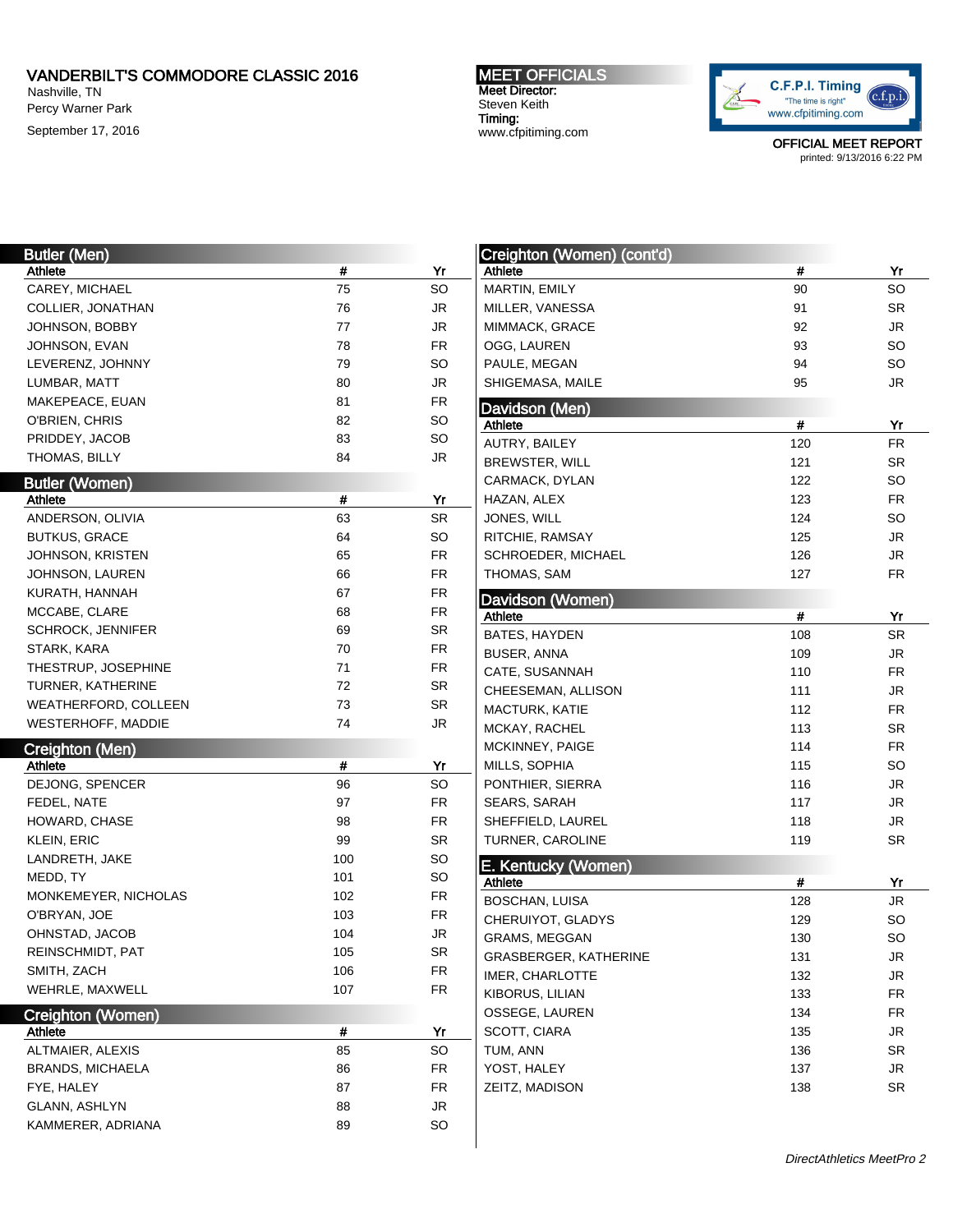Nashville, TN Percy Warner Park September 17, 2016 MEET OFFICIALS Meet Director: Steven Keith Timing: www.cfpitiming.com



OFFICIAL MEET REPORT printed: 9/13/2016 6:22 PM

| E. Michigan (Women)   |     |           | Lipscomb (Men) (cont'd)     |     |           |
|-----------------------|-----|-----------|-----------------------------|-----|-----------|
| Athlete               | #   | Yr        | Athlete                     | #   | Yr        |
| BENZTLEY, DANIELLE    | 139 | JR        | JOHNSON, KYLE               | 201 | <b>FR</b> |
| BOGDANOVA, ALSU       | 140 | SR        | LEBER, BRENT                | 202 | <b>FR</b> |
| BRANHAM, REBEKAH      | 141 | SO        | LENART, DANIEL              | 203 |           |
| CIZMAS, NATALIE       | 142 | SO        | MCBRIDE, MAX                | 204 | <b>SR</b> |
| <b>GALLEIN, SOFIE</b> | 143 | <b>SR</b> | OCAMPO, PSALM               | 205 | SO        |
| KNOLL, ALLIE          | 144 | SO        | PETERS, AUSTIN              | 206 |           |
| MCDERMITT, JORDANN    | 145 | JR        | REMINGTON, SAM              | 207 | JR        |
| MEYERS, SYDNEY        | 146 | SO        | RUPP, ROBERT                | 208 |           |
| WYNS, JENNA           | 147 | JR        | SAGRAVES, LUCAS             | 209 |           |
| Georgia (Men)         |     |           | SCHWIND, JONATHAN           | 210 | FR        |
| <b>Athlete</b>        | #   | Yr        | SERNA, ENRIQUE              | 211 |           |
| DWYER, HENRY          | 161 | JR        | SHAYLOR, SAM                | 212 | FR        |
| ESTIME, TERRELL       | 162 | SO        | SPEER, RYAN                 | 213 | SO        |
| JONES, TYLER          | 163 | FR        | STIVERS, ANDREW             | 214 |           |
| KAMAU, BRYAN          | 164 | JR        | STUBBS, CALEB               | 215 |           |
| MALANOSKI, MORGAN     | 165 | SR        | ZABKA, MITCH                | 216 |           |
| MARTINEZ, STEPHEN     | 166 | SO        |                             |     |           |
| MOSES, JON            | 167 | JR        | Lipscomb (Women)<br>Athlete | #   | Yr        |
| NAVARRO, DANIEL       | 168 | JR        | BALL, BARBARA LEE           | 173 | <b>SR</b> |
| PELHAM, JONATHAN      | 169 | <b>FR</b> | BRENNER, COURTNEY           | 174 | <b>FR</b> |
| SPRAGUE, AUSTIN       | 170 | JR        | COLLEY, MADISON             | 175 |           |
| VAUGHN, SID           | 171 | SR        | DOUCET, BRIDGETTE           | 176 | SO        |
|                       | 172 | JR        | DROBNY, KYRA                | 177 |           |
| WESTOG, ERIC          |     |           |                             | 178 |           |
| Georgia (Women)       |     |           | FEITEN, HANNAH              | 179 | JR<br>JR  |
| Athlete               | #   | Yr        | FRANKLIN, AVERY             | 180 |           |
| AINSLIE, MORGAN       | 148 | JR        | HARASTS, CASSIE             | 181 |           |
| <b>BRANCH, HAILEY</b> | 149 | SO        | HOLLAND, BRIANNE            | 182 |           |
| DICKEY, CAROLINE      | 150 | SO        | <b>IBARRA, KELSEY</b>       |     |           |
| DROP, JESSICA         | 151 | <b>FR</b> | ICAYAN, KINZIE              | 183 |           |
| DROP, SAMANTHA        | 152 | <b>FR</b> | KEMPER, KACEY               | 184 | JR        |
| <b>GREEN, MORGAN</b>  | 153 | JR        | KINGMA, BROOKE              | 185 | SO        |
| HEAVERN, ANSLEY       | 154 | <b>FR</b> | LARSON, SALLY               | 186 | <b>SR</b> |
| LIPPITT, ADDY         | 155 | SO        | LOSITO, CLARE               | 187 |           |
| NORTHROP, KATE        | 156 | JR        | OETTING, GRACE              | 188 | SO        |
| RAGSDALE, BREANNA     | 157 | SO        | OWENS, HANNAH               | 189 | SO        |
| SUMNER, LAUREL        | 158 | JR        | PERNA, FRANKIE              | 190 |           |
| TAVANI, GRACE         | 159 |           | ROMINE, TAYLOR              | 191 |           |
| YUE, TIFFANY          | 160 | FR.       | SCHUYLER, KAILEY            | 192 |           |
| Lipscomb (Men)        |     |           | SMITH, ASHA                 | 193 |           |
| <b>Athlete</b>        | #   | Yr        | SPERRY, KATIE               | 194 | JR        |
| AYERS, ANDREW         | 196 |           | STIEWIG, JORDAN             | 195 | <b>FR</b> |
| BEILER, BRODY         | 197 | FR        | Louisville (Men)            |     |           |
| GLOGOVSKY, OWEN       | 198 | <b>FR</b> | Athlete                     | #   | Yr        |
| GREEN, JOHN           | 199 | <b>FR</b> | CHEMOIYWO, CALVIN           | 229 | SR        |
| ISRAEL, ZACH          | 200 | <b>FR</b> | FLEACE, DANIEL              | 230 | SO        |
|                       |     |           | KIBICHIY, EDWIN             | 231 | SR        |

DirectAthletics MeetPro 3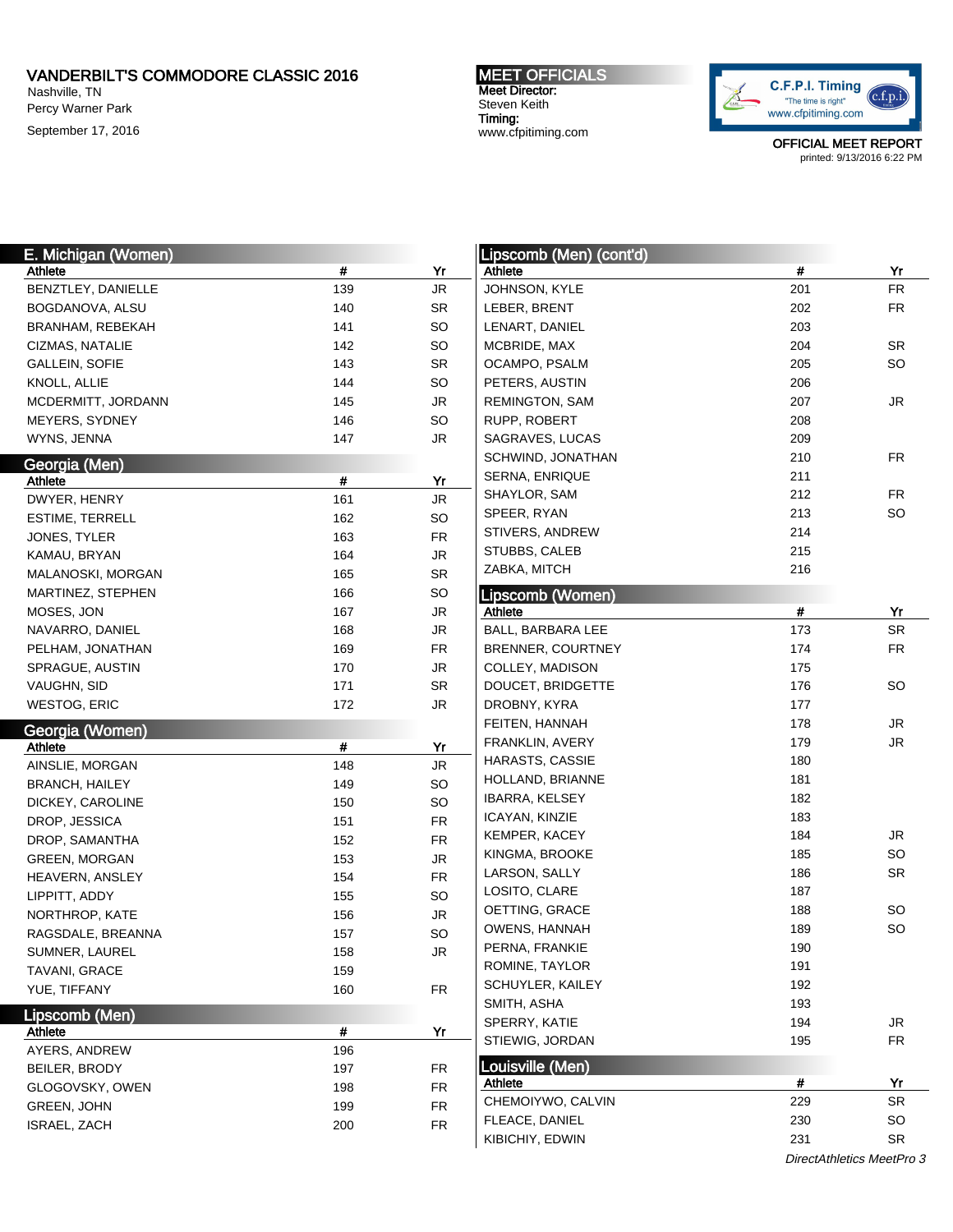Nashville, TN Percy Warner Park September 17, 2016 MEET OFFICIALS Meet Director: Steven Keith Timing: www.cfpitiming.com



OFFICIAL MEET REPORT printed: 9/13/2016 6:22 PM

| Louisville (Men) (cont'd)     |      |                        | Marshall (Men) (cont'd)   |     |            |
|-------------------------------|------|------------------------|---------------------------|-----|------------|
| Athlete                       | $\#$ | Yr                     | Athlete                   | #   | Yr         |
| MAGALLANES, JULIEN            | 232  | <b>FR</b>              | KERBY, LOGAN              | 266 | ${\sf FR}$ |
| REYNOLDS, JONATHAN            | 233  | <b>JR</b>              | MINOR, ALEX               | 267 | <b>FR</b>  |
| RICHARDSON, JEFFERSON         | 234  | FR                     | PARLOCK, JEREMIAH         | 268 | <b>FR</b>  |
| WELLS, HOLDEN                 | 235  | <b>SO</b>              | <b>SALMONS, NICK</b>      | 269 | <b>FR</b>  |
| YATOR, GEORGE                 | 236  | SR                     | <b>SCHMIDT, NICKOLAS</b>  | 270 | <b>SO</b>  |
|                               |      |                        | SCHWARTZ, JOE             | 271 | <b>SO</b>  |
| Louisville (Women)<br>Athlete | $\#$ | Yr                     | SECCURRO, DRAKE           | 272 | SR         |
| APPEL, MICHELLE               | 217  | ${\sf FR}$             | SHAFFER, WILLIAM          | 273 | JR         |
| BEERY, BAILEY                 | 218  | FR                     | <b>Marshall (Women)</b>   |     |            |
| DAVIS, BAILEY                 | 219  | JR                     | Athlete                   | #   | Yr         |
| <b>GENNOCRO, ADAIR</b>        | 220  | JR                     | ARMSTRONG, MADELINE       | 253 | <b>JR</b>  |
| GOSSER, CAROLINE              | 221  | <b>SO</b>              | CASTRO, BARKLEY           | 254 | JR         |
| MCCLELLAN, MADDY              | 222  | <b>FR</b>              | COOK, ADRIANA             | 255 | <b>SO</b>  |
| NOSER, CLAIRE                 | 223  | SR                     | CRAIGO, TAYLOR            | 256 | <b>SO</b>  |
| RADENHAUSEN, LAUREN           | 224  | <b>FR</b>              | GOVEY, AMBER              | 257 | SR         |
| ROSS, MIA                     | 225  | JR                     | KERBY, MARY               | 258 | <b>FR</b>  |
| WASIKE, DORCAS                | 226  | <b>FR</b>              | MITCHELL, MIKAELA         | 259 | <b>FR</b>  |
| <b>WILSON, AURILLA</b>        | 227  | <b>SO</b>              | PORTER, ANDREA            | 260 | SR         |
| <b>WRIGHT, ABIGAIL</b>        | 228  | SO                     | SHORT, ABIGAIL            | 261 | <b>FR</b>  |
|                               |      |                        |                           |     |            |
| <b>M.T.S.U. (Men)</b>         |      |                        | <b>Miss State (Men)</b>   |     |            |
| Athlete                       | $\#$ | Yr                     | Athlete                   | #   | Yr         |
| CHEMADI, KIGEN                | 245  | <b>SO</b>              | <b>BEAVERS, BLAKE</b>     | 286 | <b>FR</b>  |
| CHERUIYOT, AMOS               | 246  | JR                     | FOOS, CADEN               | 287 | <b>SO</b>  |
| CHERUIYOT, GEOFFRY            | 247  | JR                     | JONES, STEPHEN            | 288 | <b>FR</b>  |
| CHOGE, JACOB                  | 248  | <b>FR</b>              | <b>KELLY, CURTIS</b>      | 289 | SR         |
| LAARI, SAMPSON                | 249  | JR                     | MACKAY, JT                | 290 | <b>SO</b>  |
| MACK, NATHAN                  | 250  | <b>FR</b>              | NOSKER, BRANDEN           | 291 | <b>SO</b>  |
| MATELONG, SHADRACK            | 251  | SR                     | ORMAN, TRISTAN            | 292 | <b>SO</b>  |
| RONO, HILLARY                 | 252  | SR                     | PHELPS, AARON             | 293 | <b>JR</b>  |
| M.T.S.U. (Women)              |      |                        | REISER, QUINTIN           | 294 | <b>SO</b>  |
| Athlete                       | #    | Yr                     | ROSE, PIERCE              | 295 | <b>SO</b>  |
| ABU, AGNES                    | 237  | <b>SO</b>              | UNDERWOOD, CHANDLER       | 296 | <b>FR</b>  |
| ANENO, SUSAN                  | 238  | <b>FR</b>              | YUNK, ERYK                | 297 | <b>FR</b>  |
| CHERUIYOT, RHEMA              | 239  | $\mathsf{J}\mathsf{R}$ | <b>Miss State (Women)</b> |     |            |
| EGBENIYI, ABIKE               | 240  | FR                     | Athlete                   | #   | <u>Yr</u>  |
| KIBIWOTT, SHARON              | 241  | <b>FR</b>              | CAYTON-SMITH, CHARLOTTE   | 274 | <b>FR</b>  |
| KIGEN, RACHEL                 | 242  | FR                     | FAIR, SHANNON             | 275 | <b>SO</b>  |
| KIPTEBENY, JOSEPHINE          | 243  | SR                     | HEHR, ANTONIA             | 276 | SO         |
| MAINA, HANNAH                 | 244  | SR                     | MEYDRICH, MIA             | 277 | JR         |
| Marshall (Men)                |      |                        | PETERSON, STEPHANIE       | 278 | FR         |
| Athlete                       | #    | Yr                     | PRICE, FFION              | 279 | SR         |
| DEEM, HUNTER                  | 262  | <b>FR</b>              | PRICE, RHIANWEDD          | 280 | SR         |
| <b>GREEN, DANIEL</b>          | 263  | SO                     | TERP, CARLY               | 281 | SO         |
| HAMRICK, AUSTIN               | 264  | <b>JR</b>              | TERP, KRISTY              | 282 | SO         |
| HAYES, WILLIAM                | 265  | JR                     | TUCKER, EMMA              | 283 | FR         |
|                               |      |                        |                           |     |            |

DirectAthletics MeetPro 4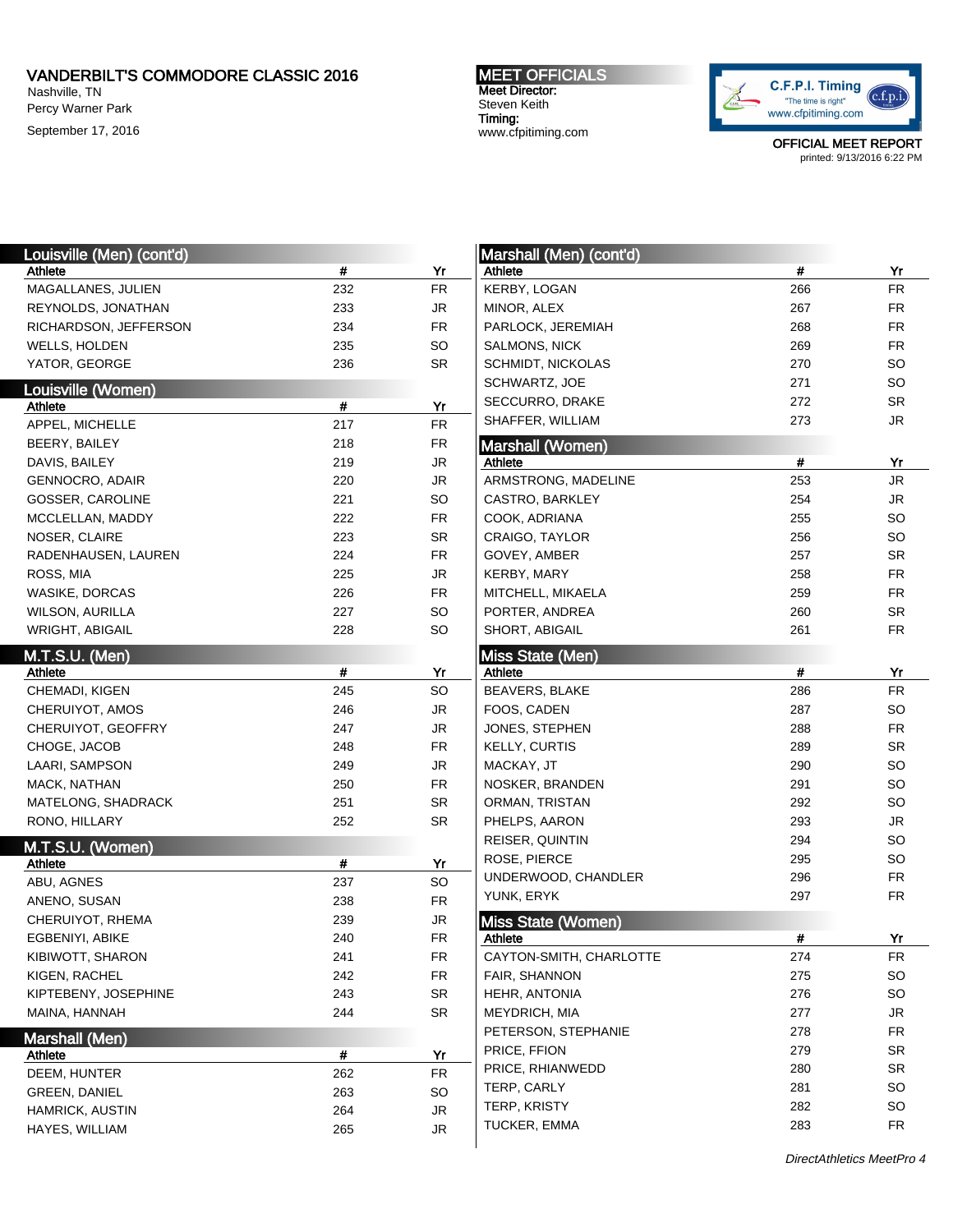Nashville, TN Percy Warner Park September 17, 2016 MEET OFFICIALS Meet Director: Steven Keith Timing: www.cfpitiming.com



| Miss State (Women) (cont'd) |      |                        | Morehead St. (Men) (cont'd) |      |           |
|-----------------------------|------|------------------------|-----------------------------|------|-----------|
| Athlete                     | #    | Yr                     | Athlete                     | $\#$ | Yr        |
| VEISZ, ADRIENN              | 284  | ${\sf FR}$             | WIER, AARON                 | 355  | <b>FR</b> |
| WALLACE, ALEX               | 285  | <b>FR</b>              | Morehead St. (Women)        |      |           |
| Missouri (Men)              |      |                        | Athlete                     | $\#$ | Yr        |
| Athlete                     | #    | Yr                     | ANDREWS, JASMYN             | 322  | SR        |
| COOK, JORDAN                | 310  | SR                     | BAILEY, HANNAH              | 323  | SR        |
| COOK, ZACH                  | 311  | SO                     | <b>BEST, LAUREN</b>         | 324  |           |
| DUBRICK, MARC               | 312  | JR                     | BUTLER, MACKENZIE           | 325  | <b>SR</b> |
| GILLAM, TYLER               | 313  | <b>FR</b>              | CHINN, ALISON               | 326  | <b>FR</b> |
| HERNAN, BRIAN               | 314  | <b>JR</b>              | CORONA-LUNA, GLORIA         | 327  | <b>SO</b> |
| JOHNSON, TIM                | 315  | <b>SR</b>              | CUNNINGHAM, CAITLIN         | 328  | <b>FR</b> |
| KEENCE, SHELDON             | 316  | JR                     | DORN, ABBIGAIL              | 329  | <b>FR</b> |
| LOCKLEY, OLIVER             | 317  | <b>SR</b>              | FARIS, MYA                  | 330  |           |
| RUSSO, LUCA                 | 318  | <b>SR</b>              | GREENWELL, KANSAS           | 331  | <b>SO</b> |
| <b>SCHNEIDER, TYLER</b>     | 319  | <b>SR</b>              | MARTIN, JESSICA             | 332  |           |
| WHITE, DREW                 | 320  | SR                     | MILLS, ELISE                | 333  |           |
| WIDMANN, MICHAEL            | 321  | <b>FR</b>              | MONTGOMERY, TAYLOR          | 334  |           |
|                             |      |                        | MORRIS, ALEX                | 335  | <b>SR</b> |
| Missouri (Women)<br>Athlete | $\#$ | Yr                     | PARKS, ERICA                | 336  |           |
| ADELSBERGER, TEYLAR         | 298  | <b>SR</b>              | POPPELL, SIERRA             | 337  | <b>FR</b> |
| ATKINSON, ELLYN             | 299  | $\mathsf{J}\mathsf{R}$ | SEBOK, AMELIA               | 338  | <b>FR</b> |
| FISCHER, KAITLYN            | 300  | <b>JR</b>              | SOLTISZ, ABBY               | 339  | <b>JR</b> |
| FORBIS, SUSAN               | 301  | <b>FR</b>              | SWEENEY, MORGAN             | 340  |           |
| HALAMICEK, VALESKA          | 302  | $\mathsf{J}\mathsf{R}$ | <b>WATKINS, SHELBY</b>      | 341  |           |
| KEMPFER, JAMIE              | 303  | $\mathsf{J}\mathsf{R}$ |                             |      |           |
| MELLO, BIANCA               | 304  | JR                     | Murray St. (Men)<br>Athlete | $\#$ | Yr        |
| MELLO, NICOLE               | 305  | <b>SR</b>              | <b>ACKMAN, AUSTIN</b>       | 372  | SO        |
| SCHWEIZER, KARISSA          | 306  | <b>JR</b>              | BALLEAU, ZACH               | 373  | <b>FR</b> |
| SHONEKAN, FARAMOLA          | 307  | <b>FR</b>              | BRADLEY, TYLER              | 374  | <b>FR</b> |
| THOMAS, HANNAH              | 308  | SO                     | DAVIS, GAVIN                | 375  | <b>JR</b> |
| WHITE, CAROLYN              | 309  | SO                     | GALANES, GAVIN              | 376  | <b>JR</b> |
|                             |      |                        | MCCLELLAND, ALEXANDER       | 377  | <b>FR</b> |
| Morehead St. (Men)          |      |                        | STAVISKI, EVAN              | 378  | SR        |
| Athlete                     | $\#$ | Yr                     | TURNER, VINCE               | 379  | <b>SO</b> |
| ABDULKARIM, FARAH           | 342  | <b>FR</b>              | <b>VENTURA, MARK</b>        | 380  | <b>JR</b> |
| ALUSAINI, YOUSEF            | 343  |                        |                             | 381  | SR        |
| <b>BROOKSHIRE, GRAYSON</b>  | 344  |                        | YOCKEY, NEIL                |      |           |
| CARRINGTON, JORDAN          | 345  | SO                     | Murray St. (Women)          |      |           |
| DIXON, CLAY                 | 346  | SR                     | Athlete                     | #    | <u>Yr</u> |
| MATTINGLY, JARRETT          | 347  | <b>FR</b>              | <b>BURGIN, ALLISON</b>      | 356  |           |
| MOAKLER, JUSTIN             | 348  | <b>SO</b>              | EVANS, EMILY                | 357  |           |
| MORENO, JESSE               | 349  | <b>SR</b>              | FARRELL, MAURA              | 358  | <b>FR</b> |
| RICH, DYLAN                 | 350  | JR                     | FLAHERTY, EMILY             | 359  | JR        |
| RIGSBY, SHANE               | 351  | <b>SO</b>              | GILBERT, KATELYN            | 360  |           |
| TOOKE, COREY                | 352  | SO                     | <b>GRIFFIN, EMANI</b>       | 361  | JR        |
| TRENARY, HUNTER             |      |                        |                             |      |           |
|                             | 353  | JR                     | GROGAN, CAROLINE            | 362  | JR.       |
| WHITSELL, ISZACK            | 354  | JR                     | HALLIDAY, NATALIE           | 363  | <b>FR</b> |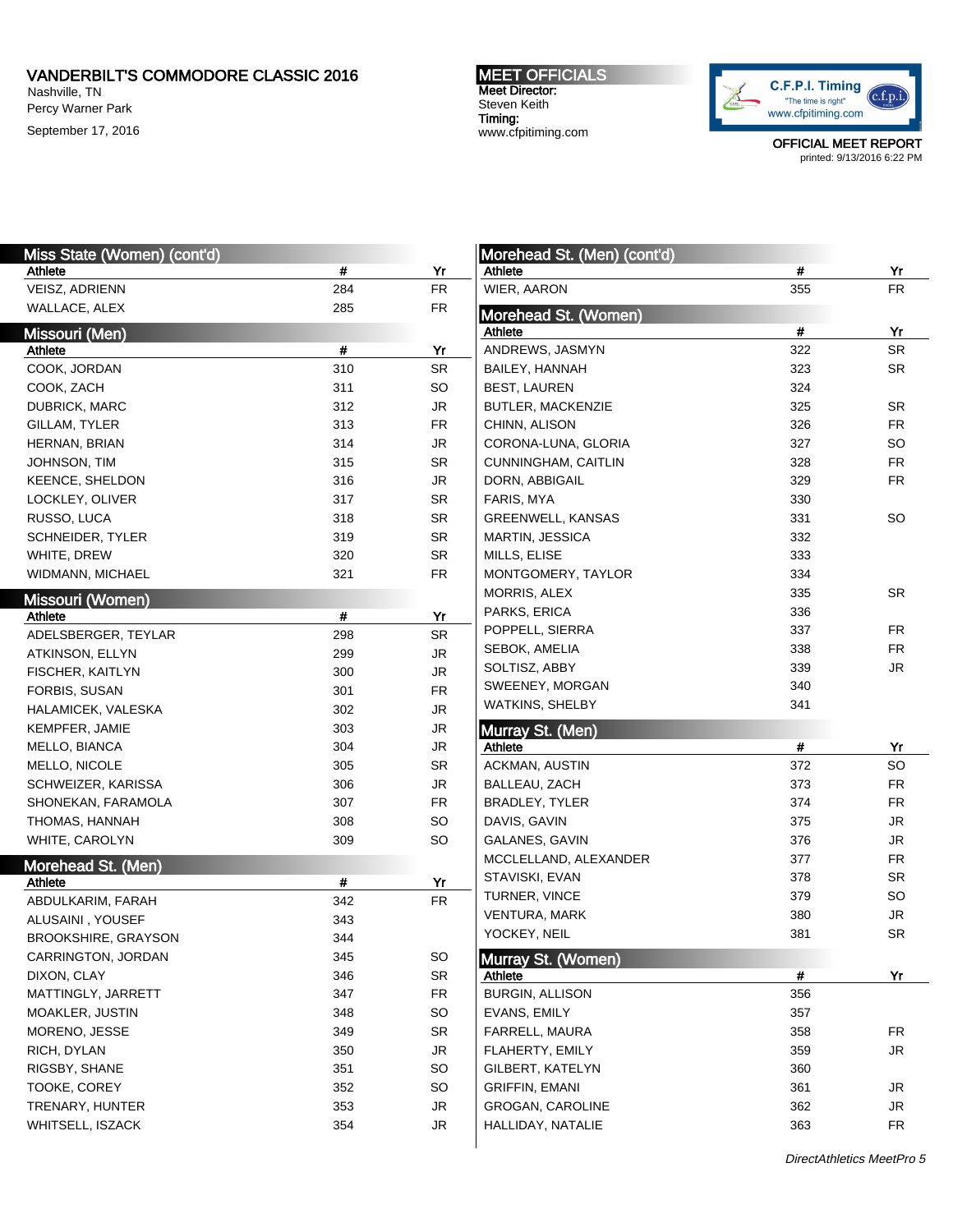Nashville, TN Percy Warner Park September 17, 2016

## MEET OFFICIALS Meet Director: Steven Keith Timing: www.cfpitiming.com



| Murray St. (Women) (cont'd)          |     |                        | <b>Ohio State (Men)</b>             |     |           |
|--------------------------------------|-----|------------------------|-------------------------------------|-----|-----------|
| Athlete                              | #   | Yr                     | Athlete                             | #   | Yr        |
| HESTER, ALI                          | 364 | <b>SR</b>              | <b>BAUERS, STEVE</b>                | 423 | <b>FR</b> |
| HOLT, ERICA                          | 365 |                        | <b>BLANK, KEVIN</b>                 | 424 | JR        |
| KORIR, VALLERY                       | 366 | <b>SO</b>              | FLEMING, JARED                      | 425 | SR        |
| MUTAI, IDA                           | 367 | <b>SO</b>              | <b>GROSE, MITCHELL</b>              | 426 | JR        |
| PARKER, AMANDA                       | 368 | FR.                    | <b>JARRELL, NICK</b>                | 427 |           |
| PRIDDY, REBEKAH                      | 369 | SO                     | LANDIS, LUKE                        | 428 | <b>SO</b> |
| SMITH, MEAGAN                        | 370 | <b>JR</b>              | LEITCH, MITCH                       | 429 | JR        |
| SWENSON, MASON                       | 371 | <b>FR</b>              | LOMONG, ALEX                        | 430 | <b>FR</b> |
| <b>N'ville Harriers (Men)</b>        |     |                        | MANDEL, JAKE                        | 431 | JR        |
| Athlete                              | #   | Yr                     | REDD, JORDAN                        | 432 | SR        |
| GOODWIN, CODY                        | 384 |                        | STEVENS-JONES, SAM                  | 433 | JR        |
| LI, BEN                              | 385 |                        | STIFEL, EVAN                        | 434 | JR        |
| <b>MARTIN, BILL</b>                  | 386 |                        | WOOD, AARON                         | 435 | <b>FR</b> |
| MEYER, CHRISTIAN                     | 387 |                        | <b>Ohio State (Women)</b>           |     |           |
| SACK, DANIEL                         | 388 |                        | Athlete                             | #   | Yr        |
| TOWSE, TED                           | 389 |                        | ATKINSON, BRITTANY                  | 410 | SO        |
|                                      |     |                        | CLODY, COURTNEY                     | 411 | <b>SO</b> |
| <b>N'ville Harriers (Women)</b>      |     |                        | KANNEY, SARAH                       | 412 | <b>SO</b> |
| Athlete                              | #   | Yr                     | LEAHY, DEVON                        | 413 | <b>FR</b> |
| HUTTON, BIRDIE<br>MATHIEU, JEANNETTE | 382 |                        | LEHNHART, RACHEL                    | 414 | <b>SO</b> |
|                                      | 383 |                        | NICHOLS, ABBY                       | 415 | <b>FR</b> |
| N. Kentucky (Men)                    |     |                        | PASSWATER, JESSICA                  | 416 | <b>SO</b> |
| Athlete                              | #   | Yr                     | SANIEL-BANREY, LILLY                | 417 | <b>SO</b> |
| AUGUSTUS, CALEB                      | 400 | <b>SR</b>              | STOODLEY, EMILY                     | 418 | <b>SO</b> |
| <b>BURROWS, RYAN</b>                 | 401 | <b>SO</b>              | STUDEBAKER, LAINEY                  | 419 | <b>FR</b> |
| <b>GRIFFITH, JOHN MICHAEL</b>        | 402 | <b>JR</b>              | WEBER, RACHEL                       | 420 | SR        |
| MANGUS, MICHAEL                      | 403 | $\mathsf{J}\mathsf{R}$ | WILES, CLAIRE                       | 421 | <b>SO</b> |
| MEYER, BLAKE                         | 404 | <b>SR</b>              | WILLETTE, KAITLYN                   | 422 |           |
| PRIVE, KEITH                         | 405 | <b>JR</b>              |                                     |     |           |
| SANDUSKY, ALEC                       | 406 | <b>FR</b>              | <b>SE Missouri (Men)</b><br>Athlete | #   | Yr        |
| SANDY, JONATHON                      | 407 | FR                     | <b>BEAMAN, TYLER</b>                | 447 | <b>SO</b> |
| SCHILLE, ANDREW                      | 408 | <b>SO</b>              | <b>GRIFFIN, BAILEY</b>              | 448 | <b>FR</b> |
| TAPIA, TRISTAN                       | 409 | SO                     | KOSBAR, JAMES                       | 449 | SO        |
| N. Kentucky (Women)                  |     |                        | MATON, MARC                         | 450 | SR        |
| Athlete                              | #   | Yr                     | PLUNKETT, DANIEL                    | 451 | JR        |
| <b>BURROWS, KELLY</b>                | 390 | SR                     | PLUNKETT, DAVID                     | 452 | JR        |
| FINKE, CATHERINE                     | 391 | <b>SO</b>              | REED, CURTIS                        | 453 | <b>SO</b> |
| FLAIRTY, JENNAH                      | 392 | SO                     | WHITENER, ANDREW                    | 454 | <b>SO</b> |
| LIENHART, NATALIE                    | 393 | <b>FR</b>              | ZARATE SADA, JAIME                  | 455 | SR        |
| MARROQUIN, ANDREA                    | 394 | <b>FR</b>              |                                     |     |           |
| SVEC, RENEE                          | 395 | <b>FR</b>              | <b>SE Missouri (Women)</b>          |     |           |
| TANNER, RYLEE                        | 396 | <b>SO</b>              | Athlete                             | #   | Yr        |
| <b>TEGGE, JESSICA</b>                | 397 | JR                     | GEORGE, ANDREA                      | 436 | JR        |
| TOBLER, HANNAH                       | 398 | <b>SO</b>              | HUTCHCRAFT, RACHEL                  | 437 | SO        |
| WOLFE, KIMMY                         | 399 | <b>SO</b>              | KNOTT, CARLI                        | 438 | <b>FR</b> |
|                                      |     |                        | KOPPLIN, NATALIE                    | 439 | SO        |
|                                      |     |                        |                                     |     |           |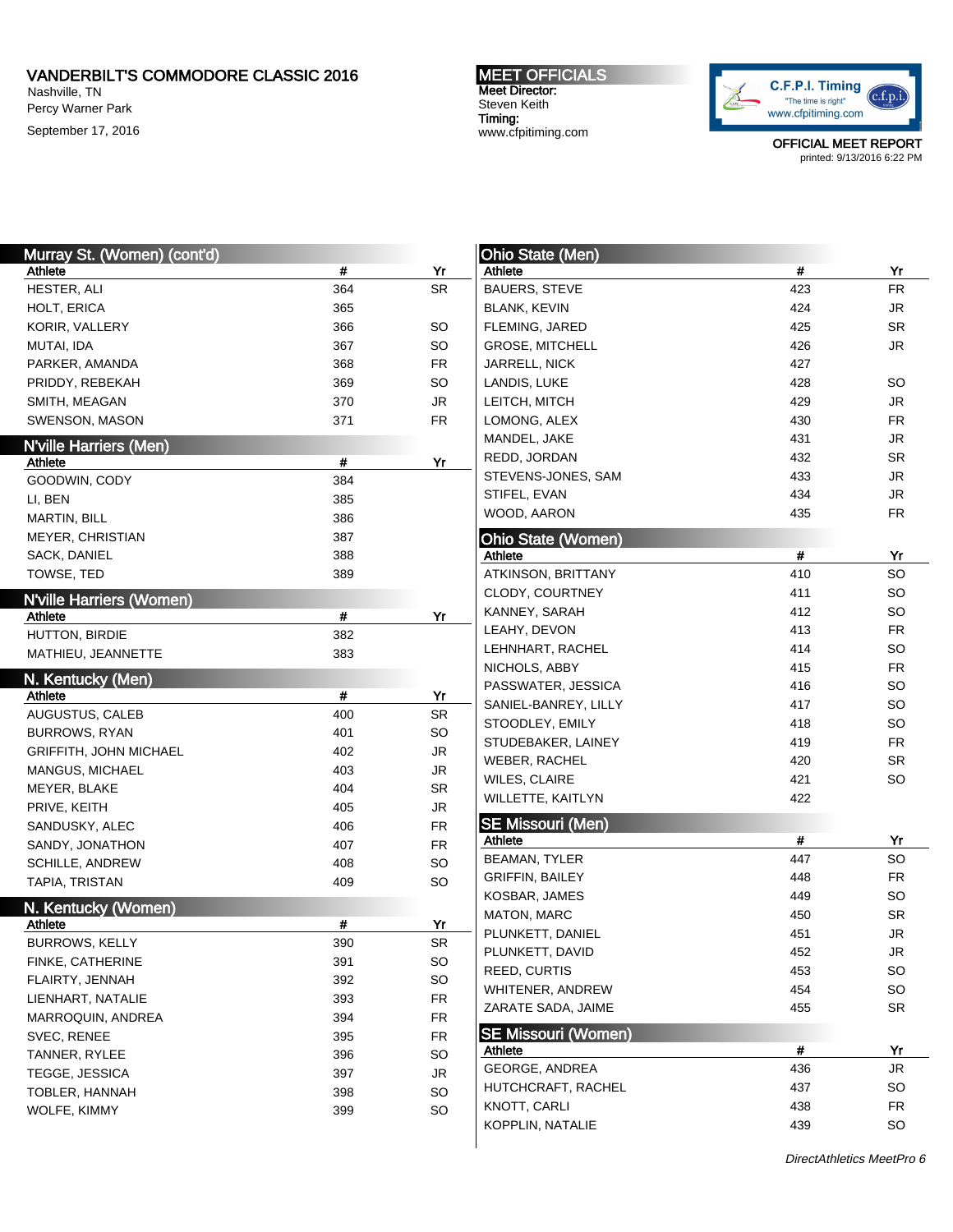Nashville, TN Percy Warner Park September 17, 2016 MEET OFFICIALS Meet Director: Steven Keith Timing: www.cfpitiming.com



| SE Missouri (Women) (cont'd)        |     |                        | <b>TN Tech (Women) (cont'd)</b>     |     |                        |
|-------------------------------------|-----|------------------------|-------------------------------------|-----|------------------------|
| Athlete                             | #   | Yr                     | Athlete                             | #   | Yr                     |
| MOHRMANN, DANIELLE                  | 440 | ${\sf FR}$             | JACKSON, D'AIRRIEN                  | 477 | SO                     |
| O'BRIEN, SYDNEY                     | 441 | JR                     | LIEBENBERG, CRYSTAL                 | 478 | ${\sf FR}$             |
| OVERBY, EILISH                      | 442 | JR                     | MURRAY, PURITY                      | 479 | SR                     |
| PARKS, MEGAN                        | 443 | SR                     | <b>RENNICK, MICAYLA</b>             | 480 | JR                     |
| SHEA, KAITLYN                       | 444 | SO                     | RETANO, ANDREA                      | 481 | SO                     |
| SUMNER, ANGIE                       | 445 | $\mathsf{J}\mathsf{R}$ | STORMS, JENNA                       | 482 | SO                     |
| THOMAS, ANNA                        | 446 | SO                     | STREMLER, MADISON                   | 483 | SO                     |
| Tennessee (Men)                     |     |                        | <b>TN-Martin (Men)</b>              |     |                        |
| Athlete                             | #   | Yr                     | Athlete                             | #   | Yr                     |
| BINDNER, JOE                        | 463 | ${\sf FR}$             | DESANTIS, JOEY                      | 505 | SR                     |
| <b>BOLING, WILL</b>                 | 464 | SO                     | FORD, RYAN                          | 506 | <b>FR</b>              |
| DUHAMEL, GASHAW                     | 465 | FR                     | KINYOR, BILL                        | 507 | SO                     |
| HILLSMAN, ANDRE                     | 466 | JR                     | KURGAT, EDWIN                       | 508 | <b>FR</b>              |
| HILTON, CHASE                       | 467 | SO                     | <b>MACIAS, MARCOS</b>               | 509 | <b>FR</b>              |
| KELLEY, DREW                        | 468 | JR                     | PALUMBO, JOEY                       | 510 | <b>FR</b>              |
| LONG, ZACH                          | 469 | SO                     | PEREZ, LEONEL                       | 511 | SO                     |
| OAKLEY, DARTANIAN                   | 470 | SO                     | ROGERS, AUSTIN                      | 512 | ${\sf FR}$             |
| QUEALY, TREY                        | 471 | SO                     |                                     |     |                        |
| ROBINSON, WESLEY                    | 472 | SO                     | <b>TN-Martin (Women)</b><br>Athlete | #   | Yr                     |
| WOODROME, TYLER                     | 473 | JR                     | ASIPAN, ANN                         | 493 | SR                     |
|                                     |     |                        | AYUEN, AGOK                         | 494 | <b>FR</b>              |
| Tennessee (Women)<br><b>Athlete</b> | #   | Yr                     | EDMONDS, EMMA                       | 495 | <b>FR</b>              |
| GILES, CASSIDY                      | 456 | SO                     | HOPE, KIANA                         | 496 | JR                     |
| MCCULLA, ABIGAIL                    | 457 | SO                     | KANDIE, NELLY                       | 497 | SO                     |
| MESKE, PEIGHTON                     | 458 | SO                     | LARKIN, SYDNEY                      | 498 | <b>FR</b>              |
| MURRAY, MEGAN                       | 459 | FR                     | LEE, LYDIA                          | 499 | <b>FR</b>              |
| REED, EMMA                          | 460 | SO                     | MARTIN, AMELIA                      | 500 | JR                     |
|                                     | 461 | SO                     | <b>MARTIN, KARA</b>                 | 501 | <b>FR</b>              |
| RIZOR, JESSICA<br>RIZOR, JULIA      | 462 | SO                     |                                     | 502 | <b>FR</b>              |
|                                     |     |                        | MOTOR, NATALIE                      | 503 | SO                     |
| TN Tech (Men)                       |     |                        | WILSON, CHANTAL                     |     |                        |
| Athlete                             | #   | Yr                     | WILSON, CHERIE                      | 504 | SO                     |
| BERNARD, SIGEI                      | 484 | ${\sf FR}$             | <b>UAB</b> (Women)                  |     |                        |
| <b>BOIT, GILBERT</b>                | 485 | FR                     | Athlete                             | #   | Yr                     |
| CHEPLAK, BRANNON                    | 486 | FR                     | COFFIN, HANNAH                      | 513 | SR                     |
| CHEPLAK, BRANNON                    | 487 | ${\sf FR}$             | DAVIS, ABIGAIL                      | 514 | ${\sf FR}$             |
| DAUGHTERY, JOSHUA                   | 488 | SO                     | DROUIN, EMILY                       | 515 | <b>JR</b>              |
| PALMER, ANTHONY                     | 489 | FR                     | EVANS, REBECCA                      | 516 | $\mathsf{J}\mathsf{R}$ |
| PATTERSON, PAUL                     | 490 | SR                     | HINDS, JENNA                        | 517 | <b>FR</b>              |
| RONO, ANTHONY                       | 491 | FR                     | LEWIS, MARIELLE                     | 518 | <b>FR</b>              |
| WILLIAMSON, DANIEL                  | 492 | SR                     | LIVETT, SARAH                       | 519 | SR                     |
| TN Tech (Women)                     |     |                        | MARTINEZ, SERENA                    | 520 | <b>FR</b>              |
| <b>Athlete</b>                      | #   | Yr                     | MOON, CELE                          | 521 | <b>FR</b>              |
| BRANDT, SARAH                       | 474 | SR                     | PEEK, CHOLE                         | 522 | $\mathsf{J}\mathsf{R}$ |
| COOPER, ANNA                        | 475 | $\mathsf{JR}$          | PRAY, LAURIE                        | 523 | SR                     |
| <b>GRIFFIN, MOLLY</b>               | 476 | SO                     | ROUGHSEDGE, VICTORIA                | 524 | FR                     |
|                                     |     |                        |                                     |     |                        |